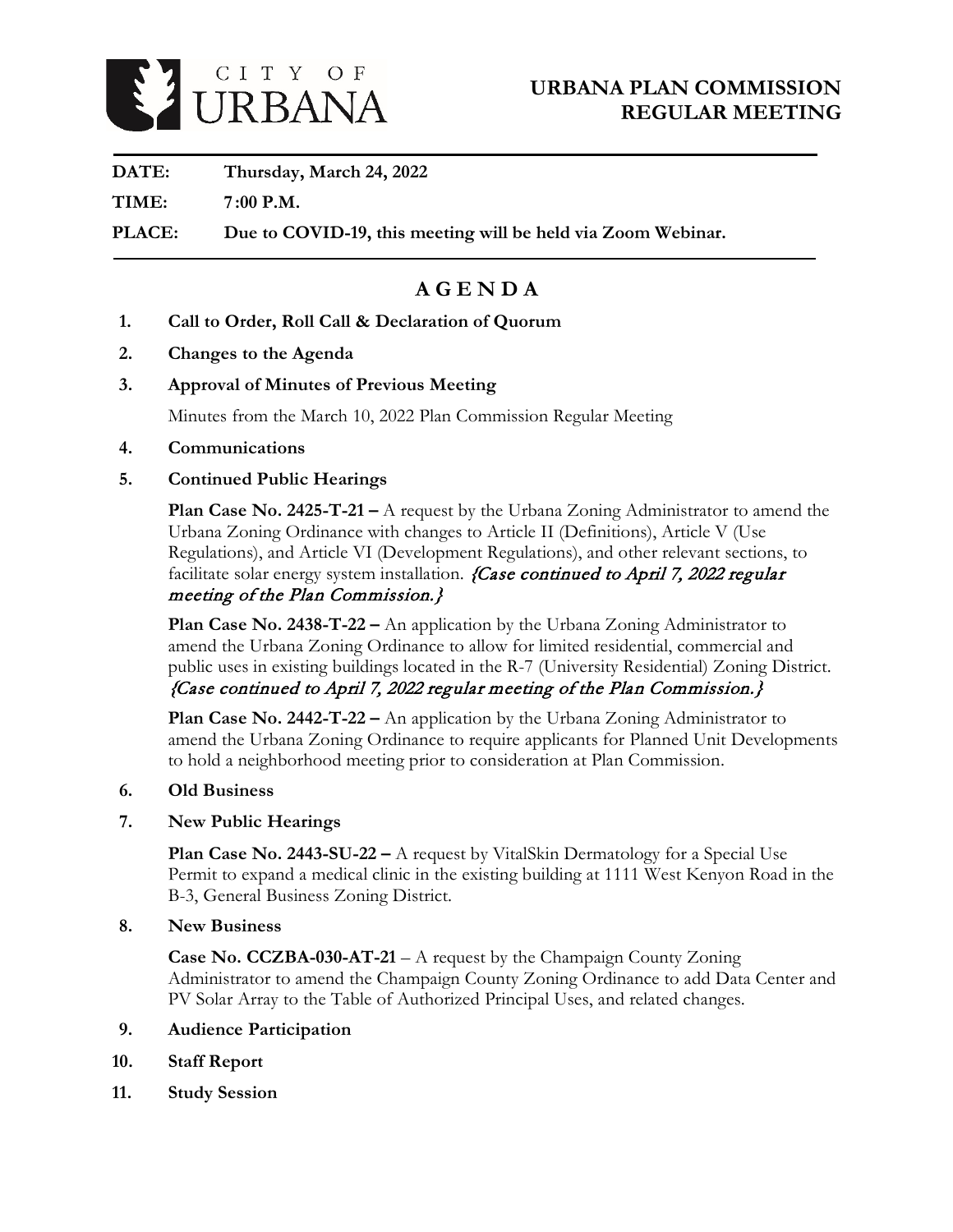#### **12. Closed Session**

To Consider Security Procedures, Pursuant to 5 ILCS 120/2(c)(8) *{Item continued to next* in-person meeting of the Plan Commission.}

## **13. Adjournment**

**NOTE:** Please note that the details of a request or application related to an agenda item may change during the public review process.

Persons with disabilities needing special services or accommodations for this meeting should contact the City of Urbana's Americans with Disabilities Coordinator at 384-2466.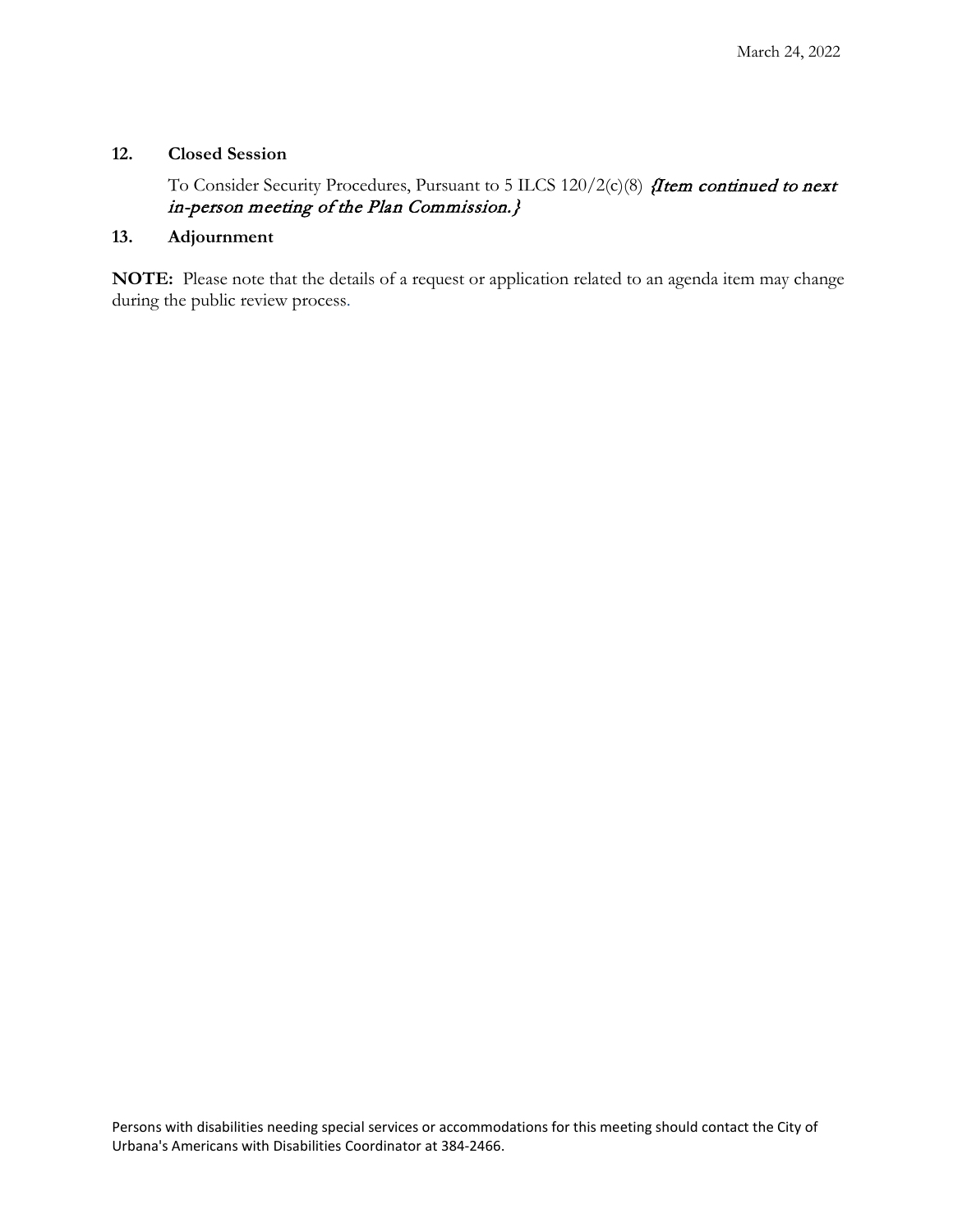# **INSTRUCTIONS ON HOW TO JOIN THE MEETING and HOW TO PROVIDE INPUT**

### **Plan Commission Meeting on Thursday, March 24, 2022**

Anyone can watch the meeting on streaming services or UPTV. You can attend virtually via Zoom webinar if you wish to provide public input during the meeting. If you attend the meeting via Zoom webinar, please turn off any sound from other sources such as UPTV, as there will be a lag in the audio. The meeting will be recorded by the City as part of the record. The recorded video will be available on the City's website by noon on the following Friday.

### **Providing Public Input by Email:**

Staff asks that you submit your written public comments by email by 5:00 pm (Central Time) on Wednesday, March 23, 2022 to Planning@urbanaillinois.us so that it can be included as communications and become part of the official record of the meeting. Due to the high volume of emails, please put PUBLIC INPUT and the meeting date in the subject line.

### **Providing Public Input from a computer browser or the Zoom app on a mobile device:**

You will be able to use a phone to call in:

- **Call 1-312-626-6799**.
- You will be asked to enter the **Webinar ID number, which is 853 0081 1979** followed by the # key.
- All callers are muted by default. If you wish to speak, please "raise your hand" by pressing \*9 once (this toggles the raise/lower hand option. When called on by the chair or host by your phone number, you will be unmuted and you should state your name for the record per city code\*. When you finish speaking, the host will "lower your hand" and mute you - there is no need to press any more buttons.

### **You will be able to use a computer to address the Plan Commission:**

- Join the Zoom meeting here:<https://us02web.zoom.us/j/85300811979>
- Make sure you have a microphone on your computer if you wish to speak. Please identify yourself with first and last name in Zoom for the record. FCC Guidelines will be followed.
- Public participants will be muted during public input. If you wish to speak, please "raise your hand" using the option at the bottom of the screen.
- When called on by the chair or host, you will be unmuted and you should state your first and last name for the record per city code."
- Video will remain off for all members of the public, even while they are speaking.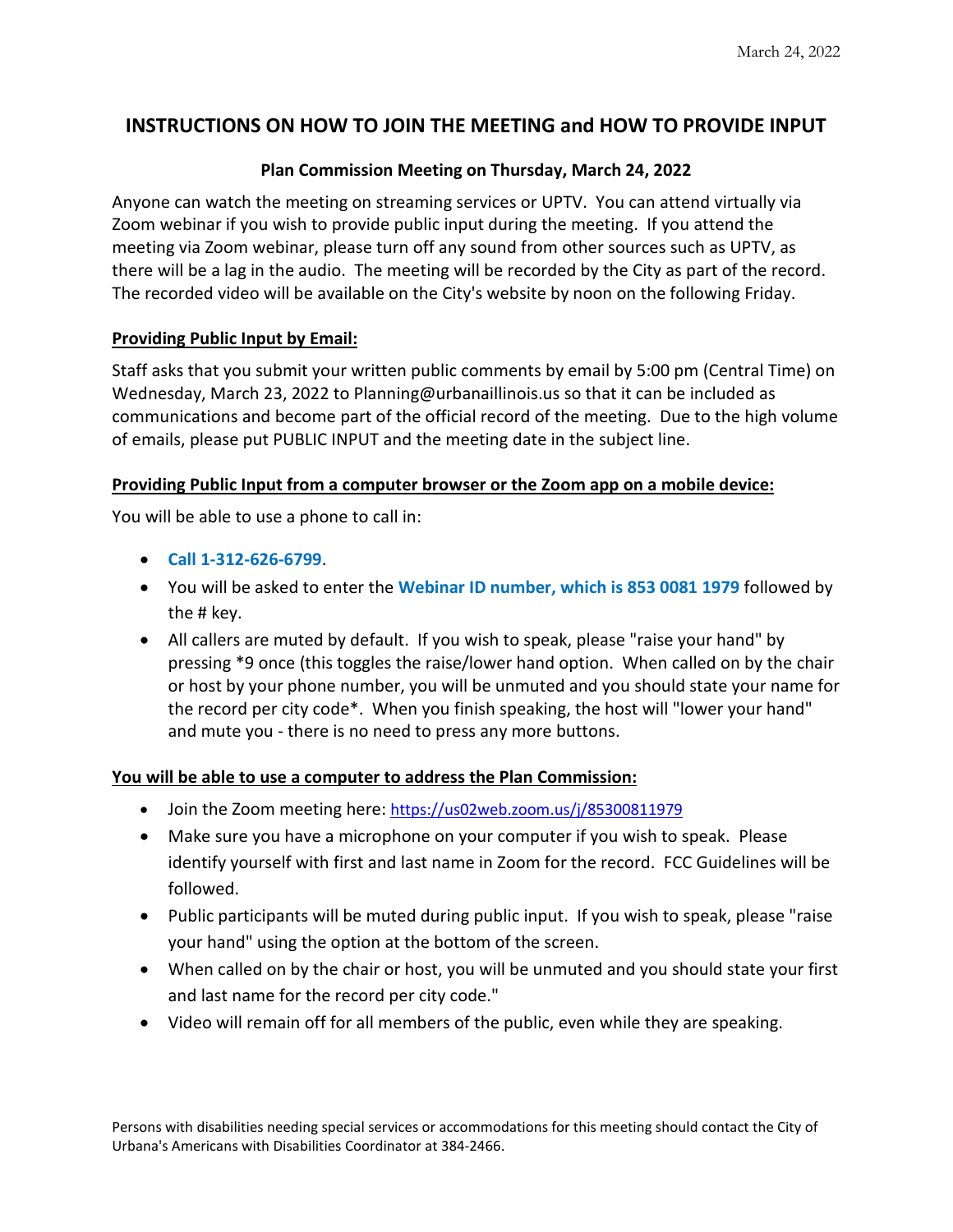# **PUBLIC INPUT**

The City of Urbana welcomes Public Input during open meetings of the City Council, the City Council's Committee of the Whole, City Boards and Commissions and other City-sponsored meetings. Our goal is to foster respect for the meeting process, and respect for all people participating as members of the public body, city staff, and general public. The City is required to conduct all business during public meetings. The presiding officer is responsible for conducting those meetings in an orderly and efficient manner.

Public Input will be taken in the following ways:

### **Zoom Webinar Participant**

Click on the link listed in the agenda to join the Webinar. You must provide your name and email address in order to join the Webinar. If you wish to speak during Public Input, "raise your hand" and wait to be called on by the meeting host. You must state your first and last name for the meeting record. Participants will be muted except when they are called on to speak; video will remain off for all members of the public when speaking.

### **Telephone Participant**

Call the phone number listed on the Agenda. Enter the Webinar ID followed by the # key. All callers are muted by default. If you wish to speak, "raise your hand" by pressing \*9 once. When you are called on by the host or presiding officer, you will be un-muted. You must state your first name and last name for the meeting record.

### **Email Input**

Public comments must be received prior to the closing of the meeting record (at the time of adjournment unless otherwise noted) at the following: Planning@urbanaillinois.us. The subject line of the email must include the words "PUBLIC INPUT" and the meeting date. Emailed public comments labeled as such will be incorporated into the public meeting record, with personal identifying information redacted. Copies of emails will be posted after the meeting minutes have been approved.

### **Written Input**

Any member of the public may submit their comments addressed to the members of the public body in writing. If a person wishes their written comments to be included in the record of Public Input for the meeting, the writing should so state. Written comments must be received prior to the closing of the meeting record (at the time of adjournment unless otherwise noted).